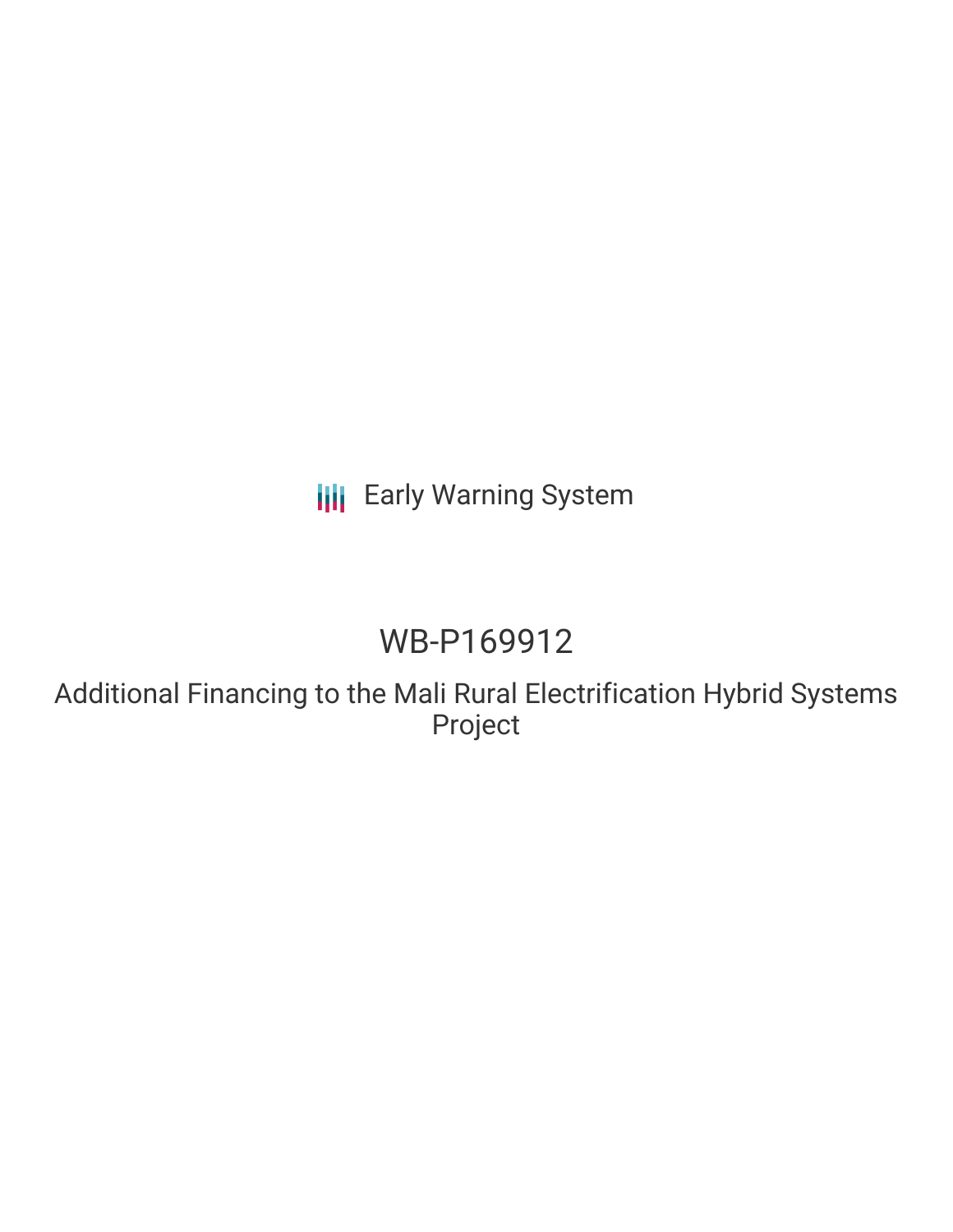

## Early Warning System Additional Financing to the Mali Rural Electrification Hybrid Systems Project

#### **Quick Facts**

| <b>Countries</b>               | Mali               |
|--------------------------------|--------------------|
| <b>Financial Institutions</b>  | World Bank (WB)    |
| <b>Status</b>                  | Proposed           |
| <b>Bank Risk Rating</b>        |                    |
| <b>Voting Date</b>             | 2019-06-04         |
| <b>Borrower</b>                | Government of Mali |
| <b>Sectors</b>                 | Energy             |
| <b>Investment Amount (USD)</b> | \$20.00 million    |
| <b>Project Cost (USD)</b>      | \$22.70 million    |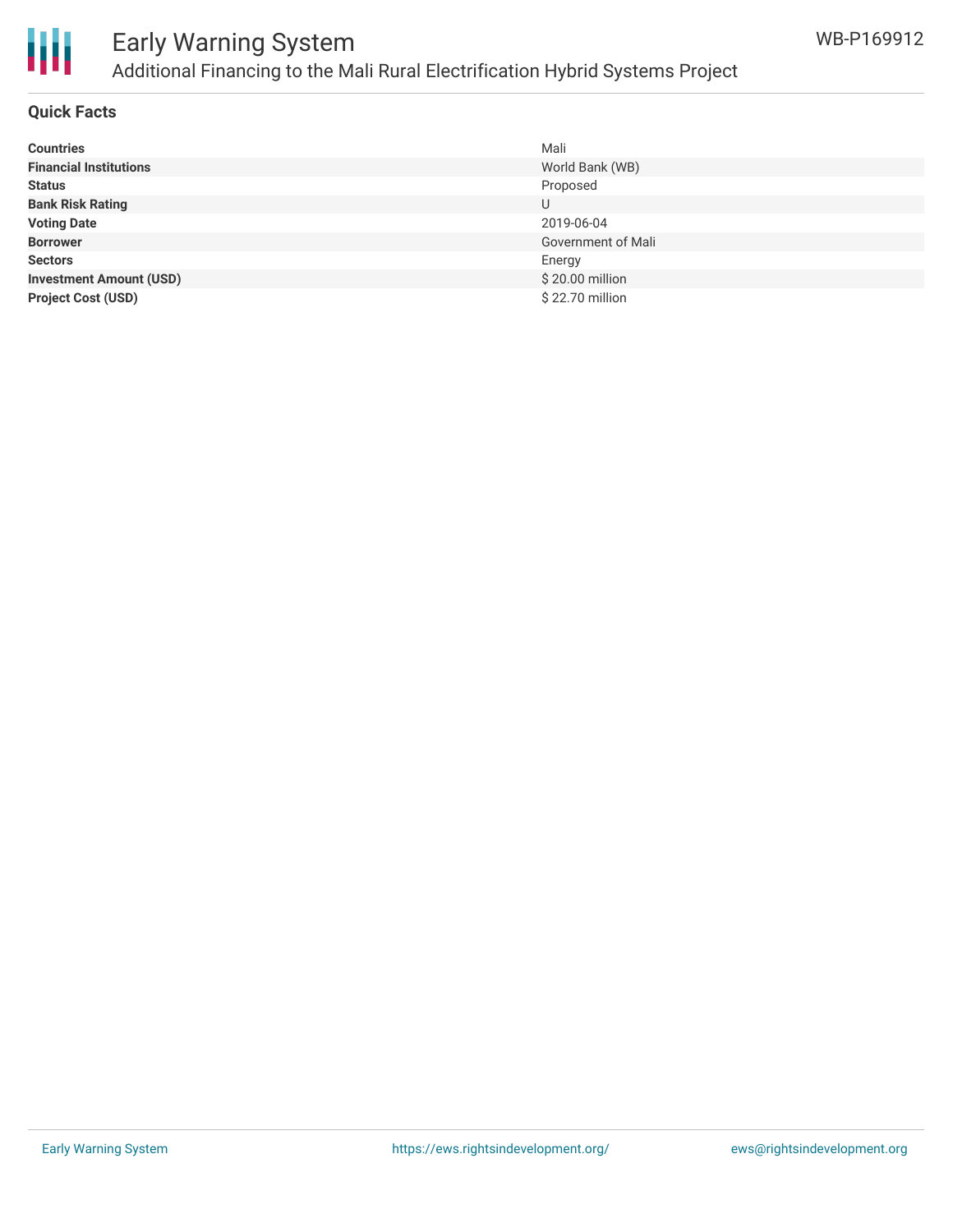

### **Project Description**

The objective of the Project is to expand access to modern energy services in rural areas of the Recipient and to increase renewable energy generation in target areas. It has four components that include;

Component 1: Service improvement and extension of existing mini-grids

Component 2: Development of Off-grid Lighting Markets and Energy Efficiency

Component 3: Project Management Support and Capacity Building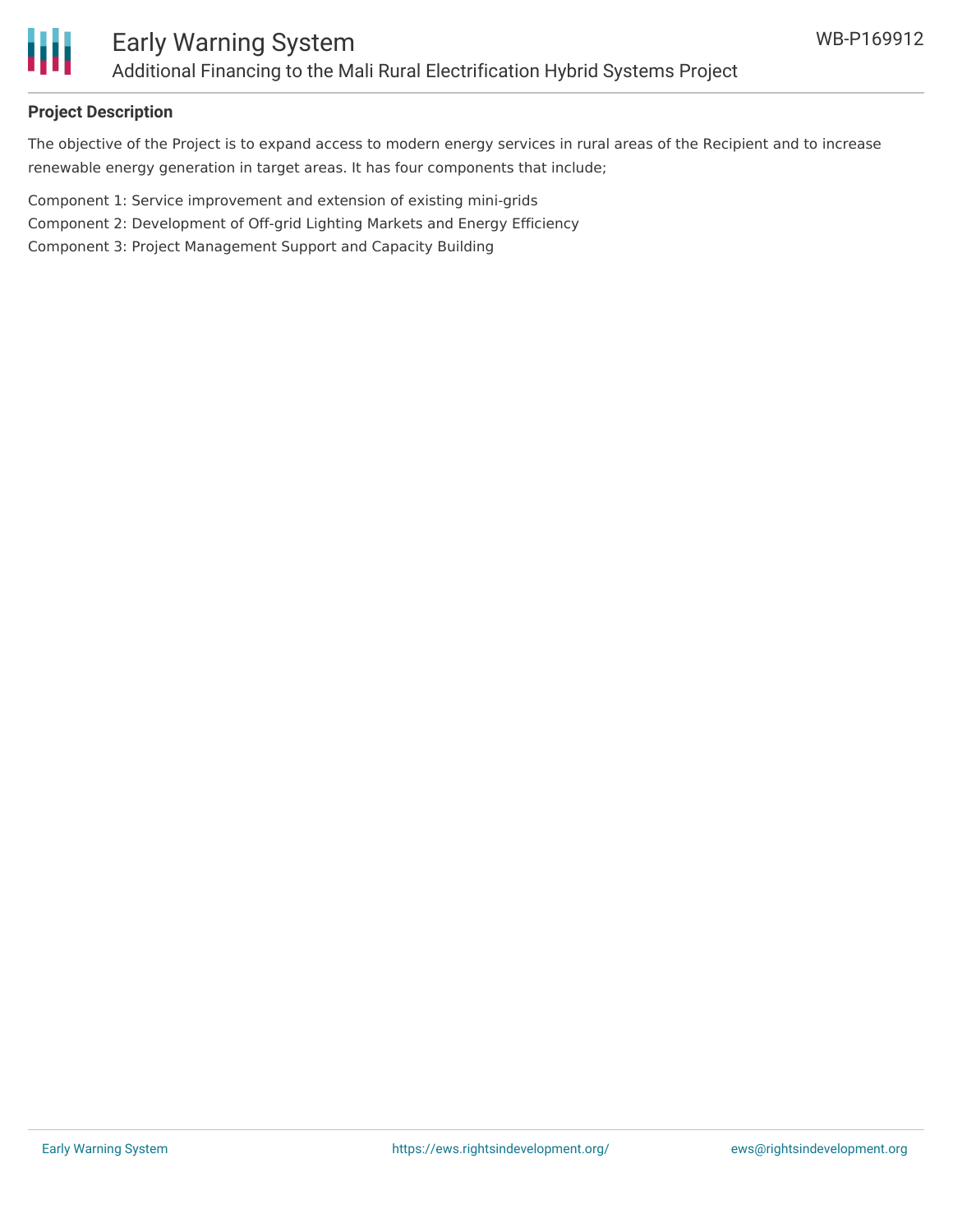

## Early Warning System Additional Financing to the Mali Rural Electrification Hybrid Systems Project

### **Investment Description**

World Bank (WB)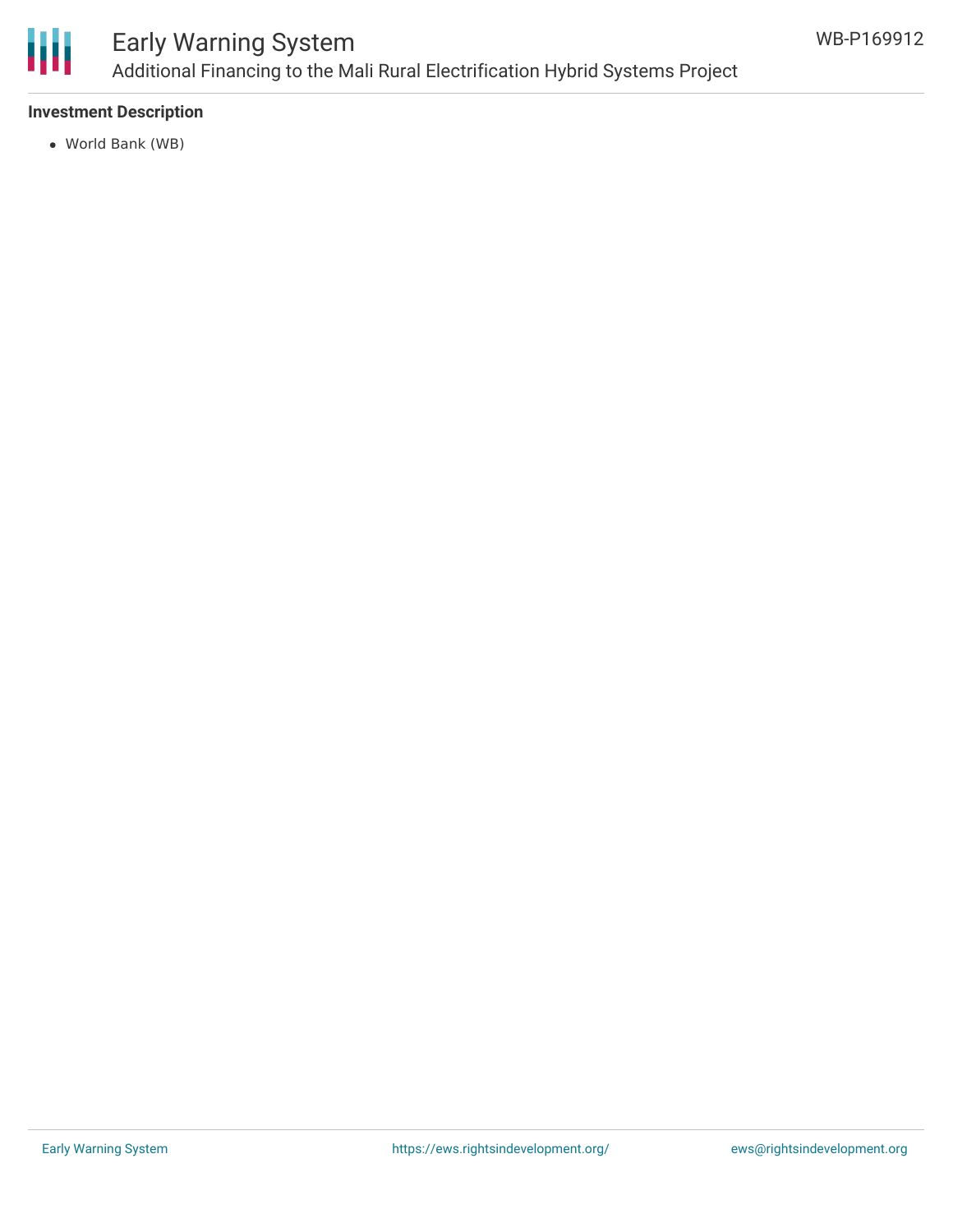

### **Contact Information**

AMADER Mamadou OUATTARA Chief Executive Officer / President Directeur General mahaouatt@yahoo.fr

ACCOUNTABILITY MECHANISM OF WORLD BANK

The World Bank Inspection Panel is the independent complaint mechanism and fact-finding body for people who believe they are likely to be, or have been, adversely affected by a World Bank-financed project. If you submit a complaint to the Inspection Panel, they may investigate to assess whether the World Bank is following its own policies and procedures for preventing harm to people or the environment. You can contact the Inspection Panel or submit a complaint by emailing ipanel@worldbank.org. You can learn more about the Inspection Panel and how to file a complaint at:

http://ewebapps.worldbank.org/apps/ip/Pages/Home.aspx.